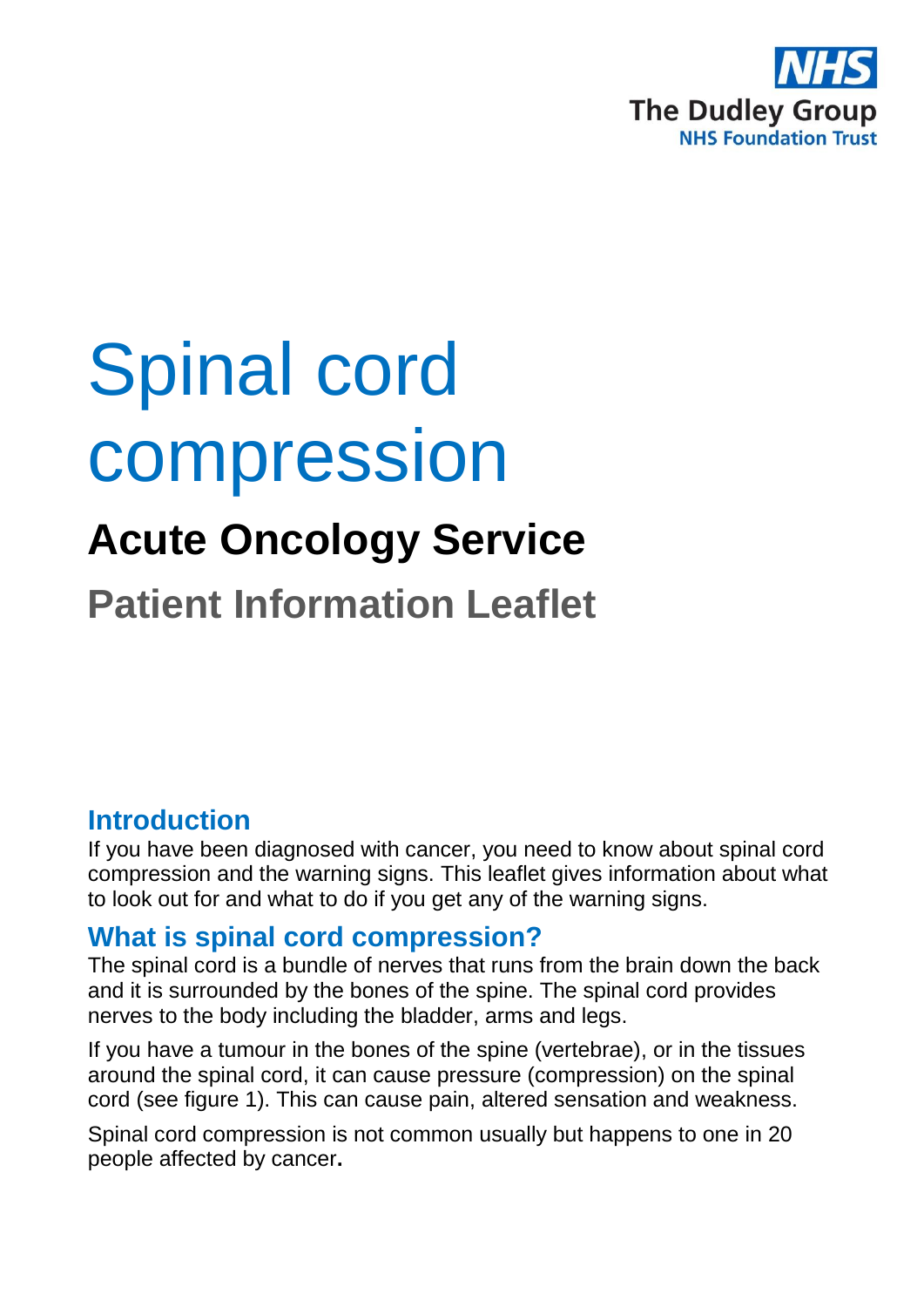

Figure 1 shows a tumour causing spinal cord compression.

#### **What are the warning signs of spinal cord compression?**

It depends on which part of the spine is affected but the warning signs could be any **one or more** of the following:

- Pain in your spine that is severe, distressing or different from your usual pain (especially if it does not go after taking painkillers).
- Severe pain in your spine which changes when you lie down or stand up, lift or strain, wakes you up at night or stops you from getting to sleep.
- Pain which starts in the spine and goes around the chest or belly.
- Pain down your legs and/or arms.
- Tingling or numbness ('pins and needles') in any part of your spine, arms or legs.
- 'Electric shock'-type feelings in your legs and/or arms.
- Weakness in your arms and/or legs.
- Difficulty walking because of stiff, heavy or wobbly legs.
- Sudden or slower, gradual changes in your ability to walk or legs giving way.
- Bladder or bowel problems such as loss of control (incontinence) or not being able to empty your bladder.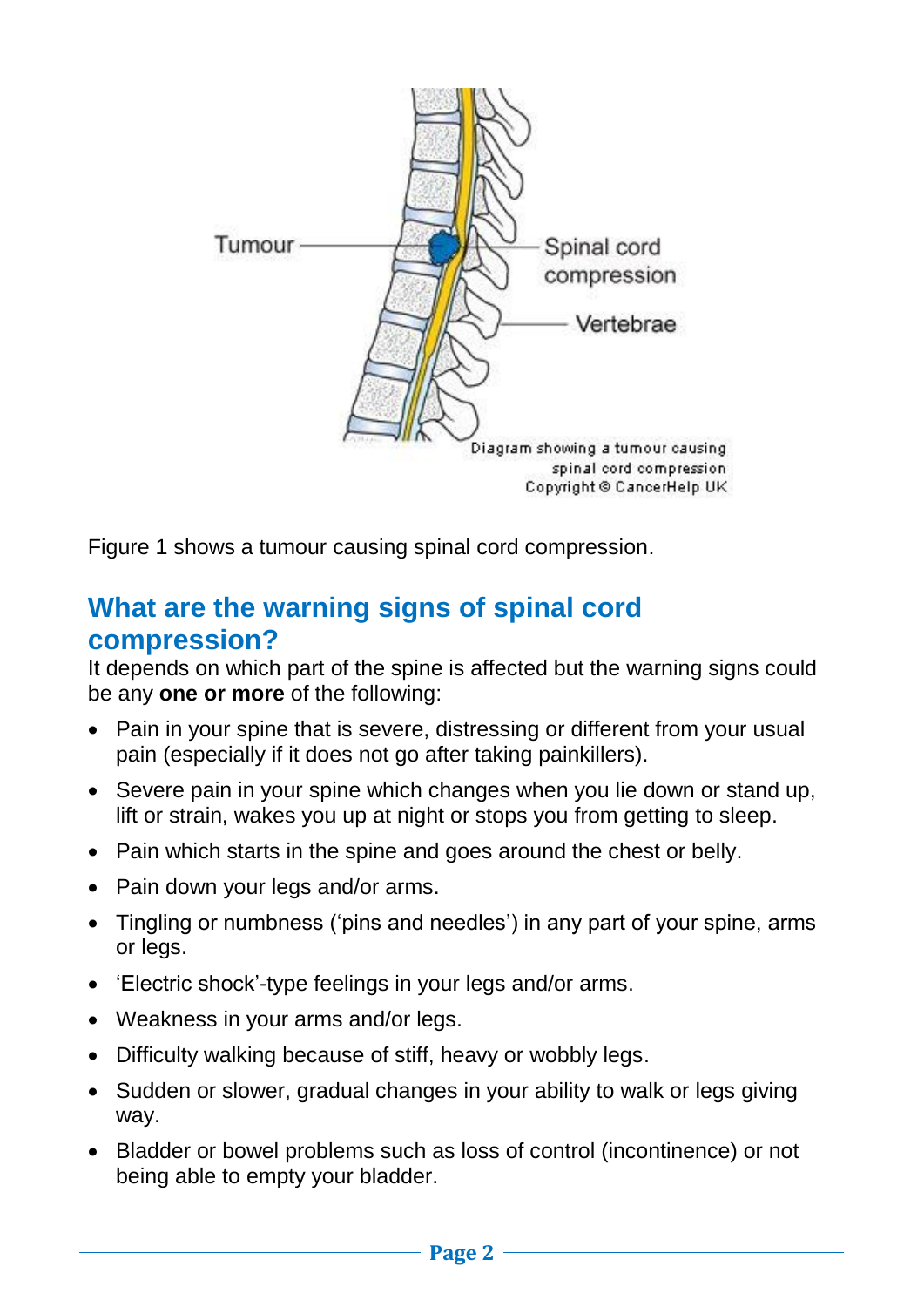### **What should I do if I develop any warning signs?**

#### **Get advice immediately:**

- Contact the hospital team where you usually go for your cancer follow-up clinics, your GP or Macmillan nurse.
- Or, contact the Acute Oncology Service on 01384 456111 ext. 3425 (8.30am to 4.30pm, Monday to Friday). We do not work on weekends or Bank Holidays.
- If these contacts are not immediately available, especially at weekends, call the Georgina Unit at Russells Hall Hospital on:

01384 456111 ext. 2251/2235 (24 hour service) or call 999 for urgent admission.

Describe your symptoms and explain that you are worried that you may have spinal cord compression and that you need to be seen urgently.

**Don't delay – ring someone today, even if it is a weekend or a holiday.**

#### **What happens next?**

A doctor needs to examine you. If the doctor suspects that you may have spinal cord compression, he will advise you to stay flat in bed and a MRI scan of your spine will be arranged urgently.

The doctor may consider prescribing steroids (e.g. dexamethasone). Steroids reduce pressure and swelling around nerve tissue. If you have diabetes, or you have had problems with steroids in the past, you should tell your doctor.

Radiotherapy, surgery and chemotherapy are all possible options for treatment. Your doctors and healthcare team will discuss the best treatment for you with specialist advisers. The treatment options depend on the type of cancer, which part of the spine is affected and your general health.

If you have spinal cord compression, you will probably be admitted to your local hospital. You may need to be transferred to New Cross Hospital in Wolverhampton for radiotherapy or the Royal Orthopaedic Hospital in Birmingham, if you need surgery.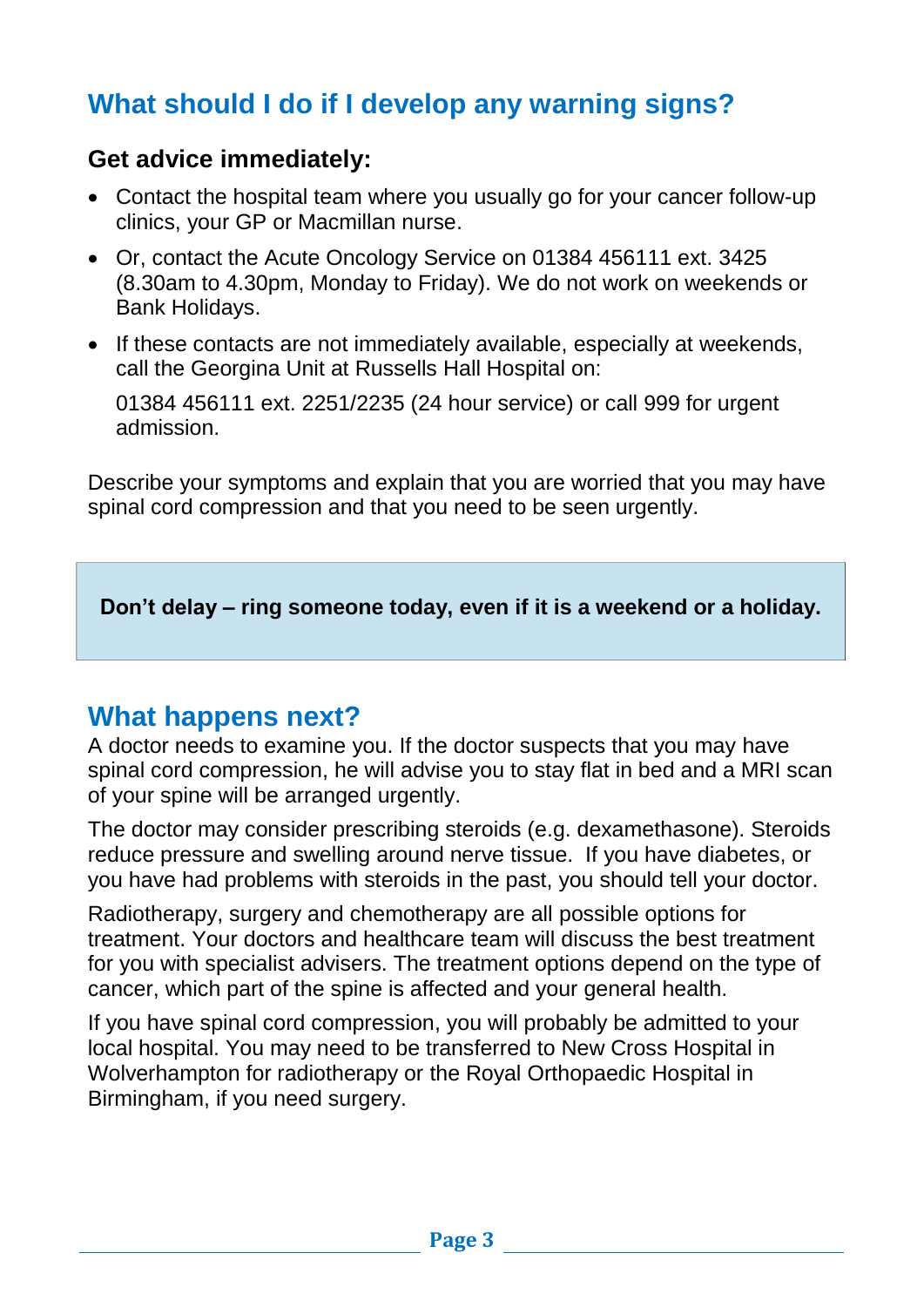You will have to stay flat in bed until the doctors are satisfied that it is safe to start walking again. You will get help with this from the physiotherapist. If your neck or top of the spine is affected, you will also need to wear an orthopaedic collar to prevent damage to the spinal cord.

**If left untreated, or if there is a delay in treatment, spinal cord compression can lead to permanent damage and even paralysis. Early diagnosis and treatment gives the best chance of preventing paralysis.**

**Remember to get help if you develop any warning signs. Seek immediate help if you have unexplained tingling, numbness or weakness in your arms and legs.**

If you have any questions, or if there is anything you do not understand about this leaflet, please contact:

Sister Ruth Mitchell, Clinical Nurse Specialist, Acute Oncology Service on 01384 456111 ext. 3425 (8.30am to 4.30pm, Monday to Friday). We do not work on weekends or Bank Holidays.

Russells Hall Hospital switchboard number: 01384 456111

**This leaflet can be downloaded or printed from:** http://dgft.nhs.uk/services-and-wards/oncology/

If you have any feedback on this patient information leaflet, please email dgft.patient.information@nhs.net